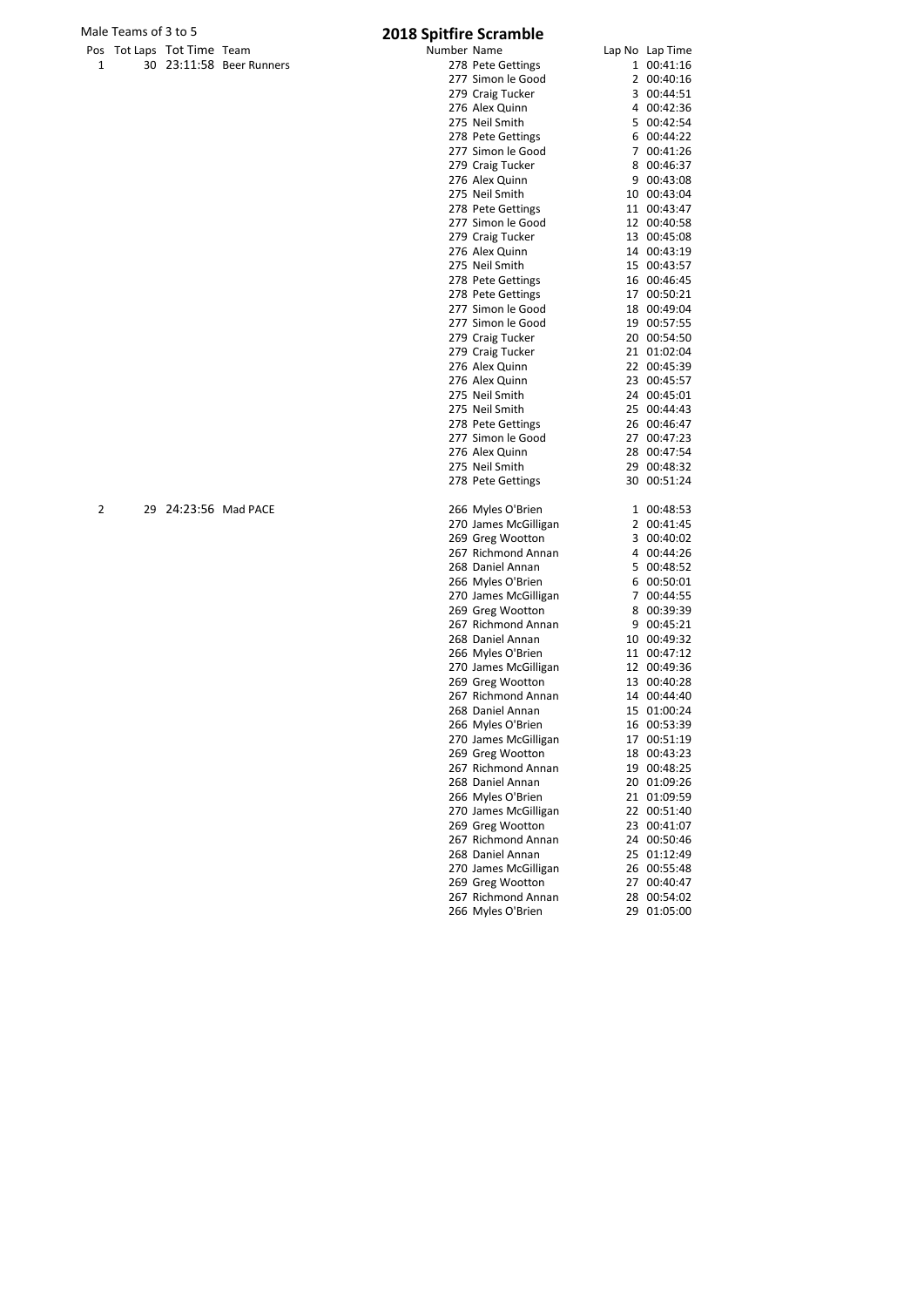|   | Male Teams of 3 to 5 |                            |                                              |             | <b>2018 Spitfire Scramble</b>               |                            |
|---|----------------------|----------------------------|----------------------------------------------|-------------|---------------------------------------------|----------------------------|
|   |                      | Pos Tot Laps Tot Time Team |                                              | Number Name |                                             | Lap No Lap Time            |
| 3 |                      |                            | 28 24:32:07 The Harold Wood Green Racers     |             | 606 Gurjit Bansal                           | 1 00:46:58                 |
|   |                      |                            |                                              |             | 605 Christopher King<br>607 James Coker     | 2 00:40:59<br>3 00:41:41   |
|   |                      |                            |                                              |             | 609 Peter Jackson                           | 4 00:48:40                 |
|   |                      |                            |                                              |             | 608 Mark Eost                               | 5 00:53:59                 |
|   |                      |                            |                                              |             | 606 Gurjit Bansal                           | 6 00:50:47                 |
|   |                      |                            |                                              |             | 605 Christopher King                        | 7 00:45:24                 |
|   |                      |                            |                                              |             | 607 James Coker                             | 8 00:45:36                 |
|   |                      |                            |                                              |             | 609 Peter Jackson<br>608 Mark Eost          | 9 00:48:44<br>10 00:52:16  |
|   |                      |                            |                                              |             | 606 Gurjit Bansal                           | 11 00:48:15                |
|   |                      |                            |                                              |             | 605 Christopher King                        | 12 00:42:39                |
|   |                      |                            |                                              |             | 607 James Coker                             | 13 00:44:52                |
|   |                      |                            |                                              |             | 609 Peter Jackson                           | 14 00:49:20                |
|   |                      |                            |                                              |             | 608 Mark Eost                               | 15 00:53:42                |
|   |                      |                            |                                              |             | 606 Gurjit Bansal<br>605 Christopher King   | 16 01:05:55<br>17 00:48:46 |
|   |                      |                            |                                              |             | 607 James Coker                             | 18 00:50:21                |
|   |                      |                            |                                              |             | 609 Peter Jackson                           | 19 00:52:54                |
|   |                      |                            |                                              |             | 608 Mark Eost                               | 20 00:55:11                |
|   |                      |                            |                                              |             | 606 Gurjit Bansal                           | 21 01:00:32                |
|   |                      |                            |                                              |             | 605 Christopher King                        | 22 00:59:35                |
|   |                      |                            |                                              |             | 607 James Coker                             | 23 01:15:17                |
|   |                      |                            |                                              |             | 609 Peter Jackson<br>608 Mark Eost          | 24 00:57:49<br>25 00:59:45 |
|   |                      |                            |                                              |             | 606 Gurjit Bansal                           | 26 01:02:28                |
|   |                      |                            |                                              |             | 605 Christopher King                        | 27 01:00:48                |
|   |                      |                            |                                              |             | 607 James Coker                             | 28 00:48:54                |
| 4 |                      |                            | 27 24:14:19 East London Runners - Team Malta |             | 551 Paul Thompson                           | 1 00:45:39                 |
|   |                      |                            |                                              |             | 548 Carlton D'Souza                         | 2 00:42:53                 |
|   |                      |                            |                                              |             | 552 Richard Guest                           | 3 00:52:48                 |
|   |                      |                            |                                              |             | 550 Jonathan Wooldridge<br>549 Grant Conway | 4 00:48:27<br>5 00:48:13   |
|   |                      |                            |                                              |             | 551 Paul Thompson                           | 6 00:48:12                 |
|   |                      |                            |                                              |             | 548 Carlton D'Souza                         | 7 00:44:37                 |
|   |                      |                            |                                              |             | 552 Richard Guest                           | 8 00:54:23                 |
|   |                      |                            |                                              |             | 550 Jonathan Wooldridge                     | 9 00:49:51                 |
|   |                      |                            |                                              |             | 551 Paul Thompson                           | 10 00:52:31                |
|   |                      |                            |                                              |             | 548 Carlton D'Souza<br>552 Richard Guest    | 11 00:43:50<br>12 00:50:46 |
|   |                      |                            |                                              |             | 550 Jonathan Wooldridge                     | 13 00:53:21                |
|   |                      |                            |                                              |             | 551 Paul Thompson                           | 14 00:54:55                |
|   |                      |                            |                                              |             | 548 Carlton D'Souza                         | 15 00:48:22                |
|   |                      |                            |                                              |             | 552 Richard Guest                           | 16 00:57:33                |
|   |                      |                            |                                              |             | 550 Jonathan Wooldridge                     | 17 00:54:23                |
|   |                      |                            |                                              |             | 551 Paul Thompson<br>548 Carlton D'Souza    | 18 00:55:20                |
|   |                      |                            |                                              |             | 552 Richard Guest                           | 19 00:50:46<br>20 00:56:59 |
|   |                      |                            |                                              |             | 550 Jonathan Wooldridge                     | 21 01:04:06                |
|   |                      |                            |                                              |             | 551 Paul Thompson                           | 22 00:57:18                |
|   |                      |                            |                                              |             | 548 Carlton D'Souza                         | 23 01:01:51                |
|   |                      |                            |                                              |             | 552 Richard Guest                           | 24 01:09:58                |
|   |                      |                            |                                              |             | 550 Jonathan Wooldridge                     | 25 01:10:39                |
|   |                      |                            |                                              |             | 549 Grant Conway<br>549 Grant Conway        | 26 00:58:28<br>27 00:58:10 |
| 5 |                      |                            | 25 22:27:37 Purple Dudes                     |             | 263 Tom Mack                                | 1 00:43:54                 |
|   |                      |                            |                                              |             | 265 Liam Ahern                              | 2 00:47:34                 |
|   |                      |                            |                                              |             | 262 Robert Davies                           | 3 00:50:17                 |
|   |                      |                            |                                              |             | 264 Neil Mancey                             | 4 00:47:50                 |
|   |                      |                            |                                              |             | 263 Tom Mack<br>265 Liam Ahern              | 5 00:44:08<br>6 00:50:25   |
|   |                      |                            |                                              |             | 262 Robert Davies                           | 7 00:53:44                 |
|   |                      |                            |                                              |             | 264 Neil Mancey                             | 8 00:53:40                 |
|   |                      |                            |                                              |             | 263 Tom Mack                                | 9 00:45:16                 |
|   |                      |                            |                                              |             | 265 Liam Ahern                              | 10 00:48:54                |
|   |                      |                            |                                              |             | 262 Robert Davies                           | 11 00:55:22                |
|   |                      |                            |                                              |             | 264 Neil Mancey                             | 12 00:52:00                |
|   |                      |                            |                                              |             | 263 Tom Mack<br>263 Tom Mack                | 13 00:48:28<br>14 00:53:48 |
|   |                      |                            |                                              |             | 265 Liam Aborn                              | 15.005136                  |

550 Jonathan Wooldridge 17 00:54:23 18 00:55:20 19 00:50:46  $0.00:56:59$  $21 \t01:04:06$ 22 00:57:18 13 01:01:51  $2401:09:58$ 25 01:10:39  $60:58:28$ 7 00:58:10 2 00:47:34 3  $00:50:17$ 4 00:47:50 5 00:44:08 6 00:50:25 7 00:53:44 8 00:53:40 9 00:45:16  $0\quad 00:48:54$ 21 00:55:22 2 00:52:00 23 00:48:28 14 00:53:48<br>15 00:54:26 265 Liam Ahern 15 00:54:26 265 Liam Ahern 16 01:05:15<br>262 Robert Davies 17 00:58:47 262 Robert Davies 17 00:58:47<br>262 Robert Davies 18 01:06:03 262 Robert Davies 18 01:06:03<br>264 Neil Mancey 19 00:58:21 264 Neil Mancey 19 00:58:21 264 Neil Mancey 20 01:09:13<br>263 Tom Mack 21 00:50:58 263 Tom Mack 21 00:50:58<br>265 Liam Ahern 22 00:49:41 265 Liam Ahern 22 00:49:41<br>262 Robert Davies 23 01:00:37 262 Robert Davies 23 01:00:37<br>264 Neil Mancey 24 01:09:45 264 Neil Mancey 24 01:09:45<br>263 Tom Mack 25 00:49:11

263 Tom Mack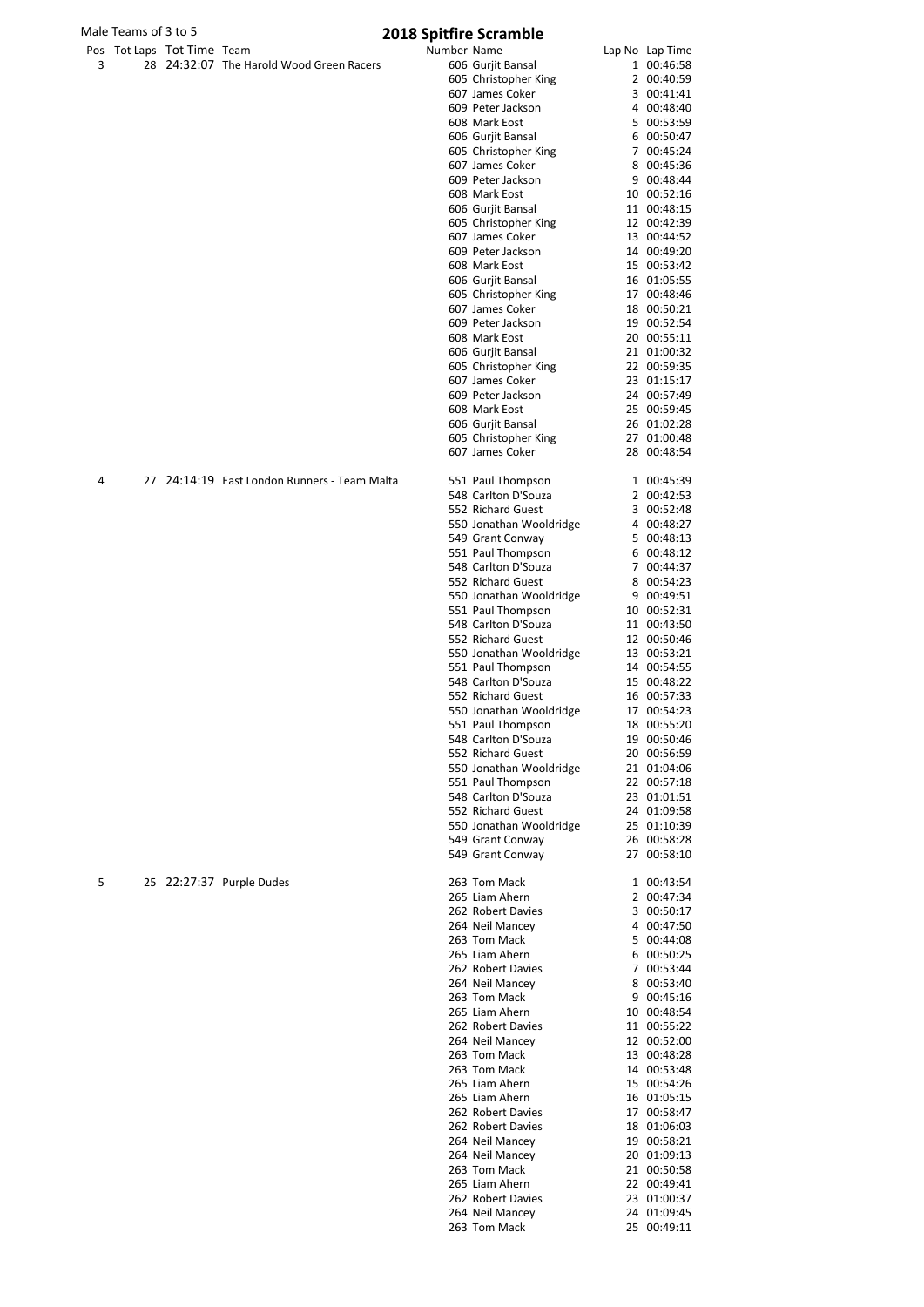|   | Male Teams of 3 to 5 |                            |                                     | <b>2018 Spitfire Scramble</b> |                     |                 |
|---|----------------------|----------------------------|-------------------------------------|-------------------------------|---------------------|-----------------|
|   |                      | Pos Tot Laps Tot Time Team |                                     | Number Name                   |                     | Lap No Lap Time |
| 6 |                      |                            | 24 22:08:23 Ultra Willy's Wanderers |                               | 249 Lewis Clarke    | 1 00:45:10      |
|   |                      |                            |                                     |                               | 246 James Hunt      | 2 01:00:40      |
|   |                      |                            |                                     |                               | 248 Rob Smith       | 3 00:43:06      |
|   |                      |                            |                                     |                               | 247 Will Kirk       | 4 00:44:59      |
|   |                      |                            |                                     |                               | 249 Lewis Clarke    | 5 00:48:51      |
|   |                      |                            |                                     |                               | 246 James Hunt      | 6 01:07:19      |
|   |                      |                            |                                     |                               | 248 Rob Smith       | 7 00:44:54      |
|   |                      |                            |                                     |                               |                     |                 |
|   |                      |                            |                                     |                               | 247 Will Kirk       | 8 00:53:13      |
|   |                      |                            |                                     |                               | 249 Lewis Clarke    | 9 00:49:15      |
|   |                      |                            |                                     |                               | 246 James Hunt      | 10 01:05:23     |
|   |                      |                            |                                     |                               | 248 Rob Smith       | 11 00:45:20     |
|   |                      |                            |                                     |                               | 247 Will Kirk       | 12 00:48:15     |
|   |                      |                            |                                     |                               | 249 Lewis Clarke    | 13 00:54:19     |
|   |                      |                            |                                     |                               | 249 Lewis Clarke    | 14 00:56:58     |
|   |                      |                            |                                     |                               | 246 James Hunt      | 15 01:12:31     |
|   |                      |                            |                                     |                               | 246 James Hunt      | 16 01:10:32     |
|   |                      |                            |                                     |                               | 248 Rob Smith       | 17 00:52:09     |
|   |                      |                            |                                     |                               | 248 Rob Smith       | 18 00:59:43     |
|   |                      |                            |                                     |                               | 247 Will Kirk       | 19 00:48:48     |
|   |                      |                            |                                     |                               | 247 Will Kirk       | 20 00:51:38     |
|   |                      |                            |                                     |                               | 249 Lewis Clarke    | 21 00:53:01     |
|   |                      |                            |                                     |                               | 246 James Hunt      | 22 01:08:46     |
|   |                      |                            |                                     |                               | 248 Rob Smith       | 23 01:02:41     |
|   |                      |                            |                                     |                               | 247 Will Kirk       | 24 01:00:52     |
| 7 |                      |                            | 24 23:56:47 The flying sheds        |                               | 250 Russel Lowe     | 1 00:50:44      |
|   |                      |                            |                                     |                               | 253 James Peterson  | 2 00:53:03      |
|   |                      |                            |                                     |                               |                     | 3 00:55:21      |
|   |                      |                            |                                     |                               | 252 Andy Hiller     |                 |
|   |                      |                            |                                     |                               | 251 Martin Brooks   | 4 00:54:53      |
|   |                      |                            |                                     |                               | 250 Russel Lowe     | 5 00:52:59      |
|   |                      |                            |                                     |                               | 253 James Peterson  | 6 00:52:11      |
|   |                      |                            |                                     |                               | 252 Andy Hiller     | 7 00:55:45      |
|   |                      |                            |                                     |                               | 251 Martin Brooks   | 8 00:55:05      |
|   |                      |                            |                                     |                               | 250 Russel Lowe     | 9 00:52:25      |
|   |                      |                            |                                     |                               | 253 James Peterson  | 10 00:50:40     |
|   |                      |                            |                                     |                               | 252 Andy Hiller     | 11 00:57:13     |
|   |                      |                            |                                     |                               | 251 Martin Brooks   | 12 00:59:15     |
|   |                      |                            |                                     |                               | 250 Russel Lowe     | 13 00:57:24     |
|   |                      |                            |                                     |                               | 253 James Peterson  | 14 00:53:55     |
|   |                      |                            |                                     |                               | 252 Andy Hiller     | 15 01:05:51     |
|   |                      |                            |                                     |                               | 251 Martin Brooks   | 16 01:04:07     |
|   |                      |                            |                                     |                               | 250 Russel Lowe     | 17 00:58:29     |
|   |                      |                            |                                     |                               | 253 James Peterson  | 18 00:57:40     |
|   |                      |                            |                                     |                               | 252 Andy Hiller     | 19 01:05:41     |
|   |                      |                            |                                     |                               | 251 Martin Brooks   | 20 01:09:29     |
|   |                      |                            |                                     |                               | 250 Russel Lowe     | 21 01:03:03     |
|   |                      |                            |                                     |                               | 253 James Peterson  | 22 01:00:05     |
|   |                      |                            |                                     |                               | 252 Andy Hiller     | 23 01:19:34     |
|   |                      |                            |                                     |                               | 251 Martin Brooks   | 24 01:31:55     |
|   |                      |                            | 23 24:16:05 The Dereham Runners     |                               |                     |                 |
| 8 |                      |                            |                                     |                               | 254 Martin Strowger | 1 01:05:26      |
|   |                      |                            |                                     |                               | 255 David Kellaway  | 2 00:48:02      |
|   |                      |                            |                                     |                               | 257 Michael Barrett | 3 00:52:00      |
|   |                      |                            |                                     |                               | 256 Jonathan Burton | 4 00:53:36      |
|   |                      |                            |                                     |                               | 254 Martin Strowger | 5 01:17:08      |
|   |                      |                            |                                     |                               | 255 David Kellaway  | 6 00:52:48      |
|   |                      |                            |                                     |                               | 257 Michael Barrett | 7 00:56:05      |
|   |                      |                            |                                     |                               | 256 Jonathan Burton | 8 01:01:02      |
|   |                      |                            |                                     |                               | 255 David Kellaway  | 9 00:55:43      |
|   |                      |                            |                                     |                               | 257 Michael Barrett | 10 00:56:47     |
|   |                      |                            |                                     |                               | 256 Jonathan Burton | 11 01:03:39     |
|   |                      |                            |                                     |                               | 254 Martin Strowger | 12 01:13:07     |
|   |                      |                            |                                     |                               | 255 David Kellaway  | 13 00:55:27     |
|   |                      |                            |                                     |                               | 257 Michael Barrett | 14 01:05:53     |
|   |                      |                            |                                     |                               | 256 Jonathan Burton | 15 01:15:34     |
|   |                      |                            |                                     |                               | 254 Martin Strowger | 16 01:15:24     |
|   |                      |                            |                                     |                               | 255 David Kellaway  | 17 00:59:13     |
|   |                      |                            |                                     |                               | 257 Michael Barrett | 18 00:54:14     |
|   |                      |                            |                                     |                               | 256 Jonathan Burton | 19 01:10:30     |
|   |                      |                            |                                     |                               | 254 Martin Strowger | 20 01:17:22     |
|   |                      |                            |                                     |                               | 255 David Kellaway  | 21 00:59:24     |
|   |                      |                            |                                     |                               | 257 Michael Barrett | 22 01:05:45     |
|   |                      |                            |                                     |                               | 256 Jonathan Burton | 23 01:21:56     |
|   |                      |                            |                                     |                               |                     |                 |